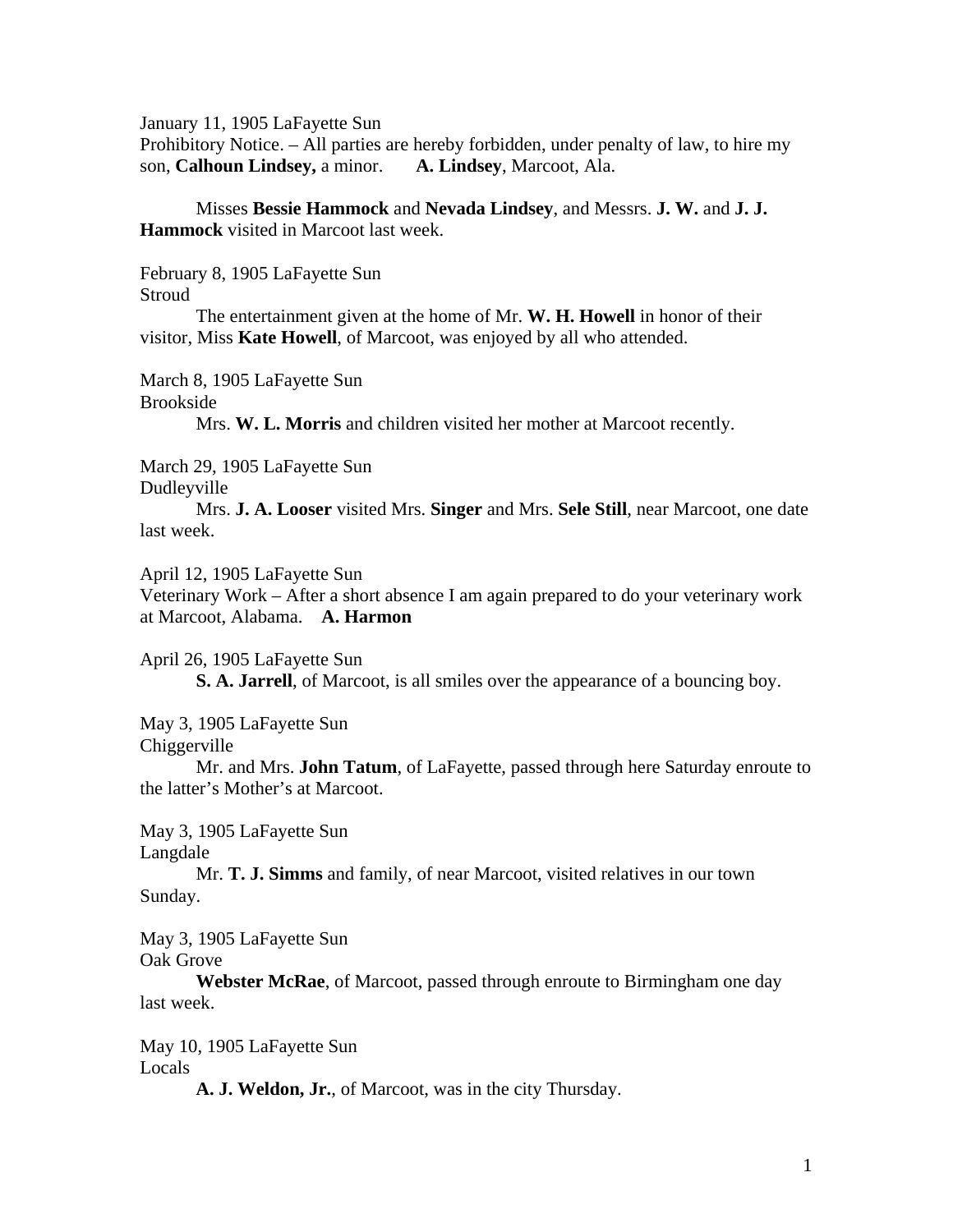May 10, 1905 LaFayette Sun Chiggerville

Mr. and Mrs. **Frank Lindsey** visited the family of Mr. **Alonzo Jarrell** near Marcoot last Sunday.

May 23, 1905 LaFayette Sun

Paragraphings

 Miss **Mattie Singer**, of Marcoot, was the guest of Mr. and Mrs. **J. B. Tatum** last week.

May 23, 1905 LaFayette Sun

Buffalo

**Charley Farr** and family spent Sunday with the family of **Webster McRae**, at Marcoot.

June 14, 1905 LaFayette Sun

 Dr. **G. F. Jarrell**, of Marcoot, has moved to LaFayette, and is now associated with Dr. **Z. T. Grady.** Dr. **Jarrell** was reared in Chambers County, and needs no introduction to our people. He is a graduate of the Maryland Medical College, and is a young man of sterling worth. We predict for him a successful career.

June 21, 1905 LaFayette Sun

Five Points

Miss **Ada Jarrell** of Marcoot was here recently.

July 19, 1905 LaFayette Sun

Paragraphings

Misses **Vivian** and **Mae Wise**, of Marcoot**,** are visiting Miss **Maggie Pearson.** 

September 13, 1905 LaFayette Sun

For Sale – One hundred acres land with two tenant houses. Land is well watered and well-timbered. Situated 2 1/2 miles south west of Marcoot. Price \$6 per acre. **J. M. Still**, Marcoot, Ala.

September 13, 1905 LaFayette Sun Buffalo

 Mr. **Will Mitcham**, of Marcoot, was a welcome visitor to ye scribe Saturday night.

September 20, 1905 LaFayette Sun

 Miss **Mary Helen Smith**, of Marcoot, was the guest of Miss **Clydie Singer** last week.

September 27, 1905 LaFayette Sun Mrs. **A. E. Smith**, of Marcoot, was the guest of Mrs. **A. H. Singer** yesterday.